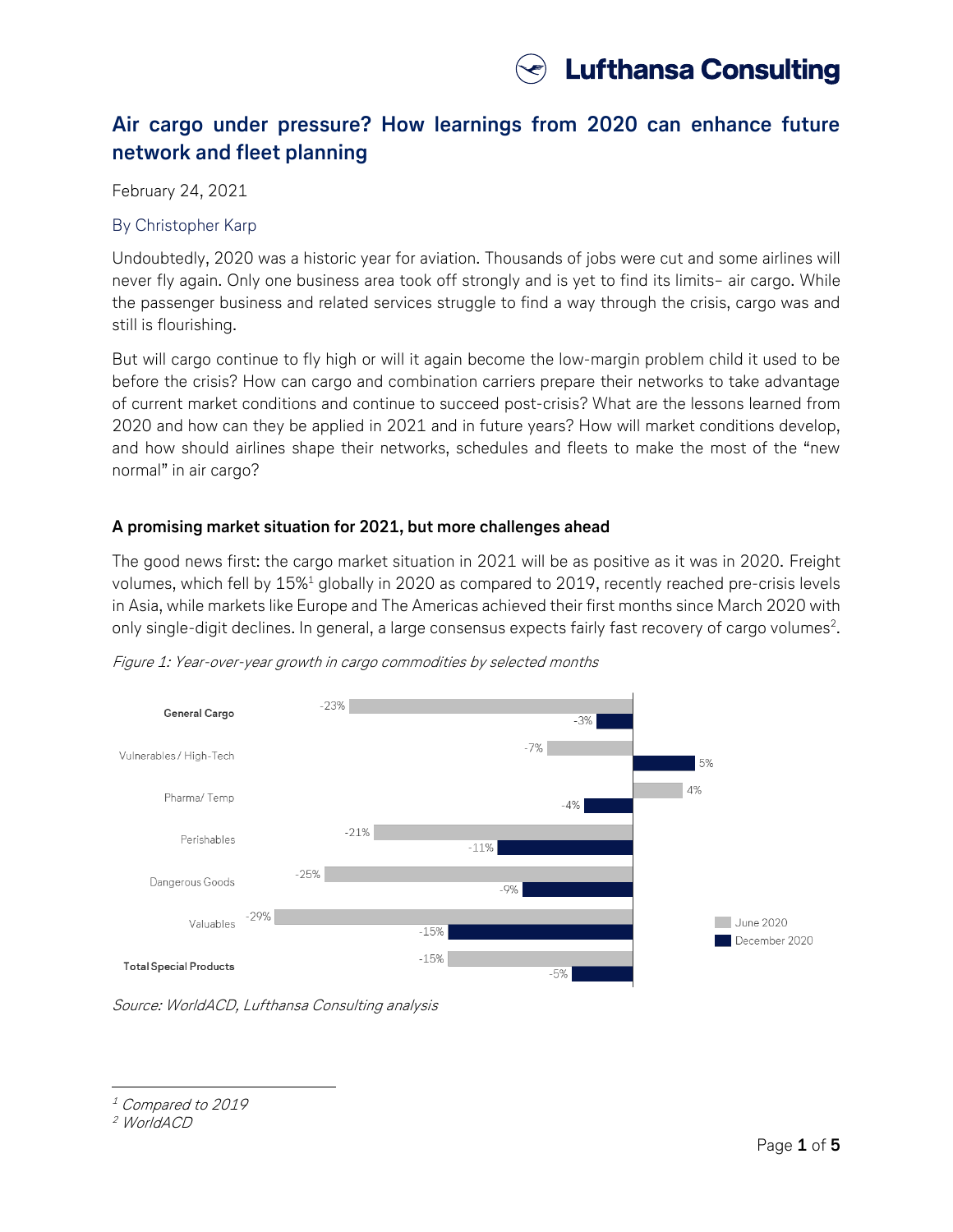

With belly capacity falling 50% and freighter capacity up 6%, 2020 freight yields were very favorable for airlines, achieving a 66% gain for general cargo compared to 2019 (+46% for special products; +43% for express and mail) and making transportation of GEN cargo an especially promising opportunity $^3$ . In 2021, belly capacities will recover and freighter capacities will ramp-up stronger. Thus, yields are expected to slightly decline this year, yet remain 2-5% higher than2020 yields $^4$ .

In terms of load factor, this means another year with 50+ percent capacity utilization, after hitting a record 54.6% in 2020 $^{\rm 5}$ . This requires airlines to create efficient networks and sufficient spare capacity in order to generate sizeable profits and market shares in the absence of belly capacity.

However, there is a potential risk to this very opportunistic approach: as outlined in my previous article (["The coming air cargo reality check"](https://www.lhconsulting.com/company/news/article/the-coming-air-cargo-reality-check-how-the-industry-will-evolve-through-covid-19/)), the air cargo industry will recover, but will be changed. Once belly capacities are back in the air, yields will deteriorate. In the resulting competition, the current winners of the crisis will face the challenge of network efficiency again. Now, it is time to set the course for long-lasting success and a strong market position after the crisis.

As capacities, volumes and yields level-off at some point, different commodities and goods transported will reshape existing business models. Personal protection equipment (PPE) transports, once the savior of the industry and the primary reason for "preighters", will not play a big role anymore since the under-supply has been covered. The next big thing, the distribution of vaccines around the globe, will only account for a minor share of overall volumes and will likely be limited to a small group of pharma-specialized carriers. New entrants and unexperienced airlines, in particular, should critically consider these circumstances when pursuing this fruitful short-term opportunity.

# **E-commerce: a zone of opportunity?**

A more promising perspective for smaller and medium-sized carriers after the crisis is looking into the e-commerce market. While all other commodities slumped in 2020, high-tech and vulnerable cargo – categories closely linked to e-commerce shipments - have grown through the year and are a major growth driver for the whole industry. Entering this market is less complicated as the e-commerce giants (such as Amazon and Alibaba) are looking for capacity providers. They promise a stable base load and growth opportunities, but also set ambitious service level expectations and post high penalties to any contractor not maintaining their standards. Airlines, longing to secure their market position after the crisis by growing in market areas like e-commerce and express mail must consider the market situation, choose which commodities or businesses to participate in and accordingly adjust their network strategy to meet operational expectations.

### **Network consistency remains a success factor during and after the crisis**

Independent of their business model, many airlines had to re-shuffle their networks due to the major disruption in 2020. Some still struggle to offer their customers the same network coverage and connectivity as in pre-crisis times. So, what needs to be considered to become and remain relevant in the future?

l <sup>3</sup> WorldACD

<sup>4</sup> IATA Economic Performance of the Airline Industry

<sup>5</sup> IATA Economic Performance of the Airline Industry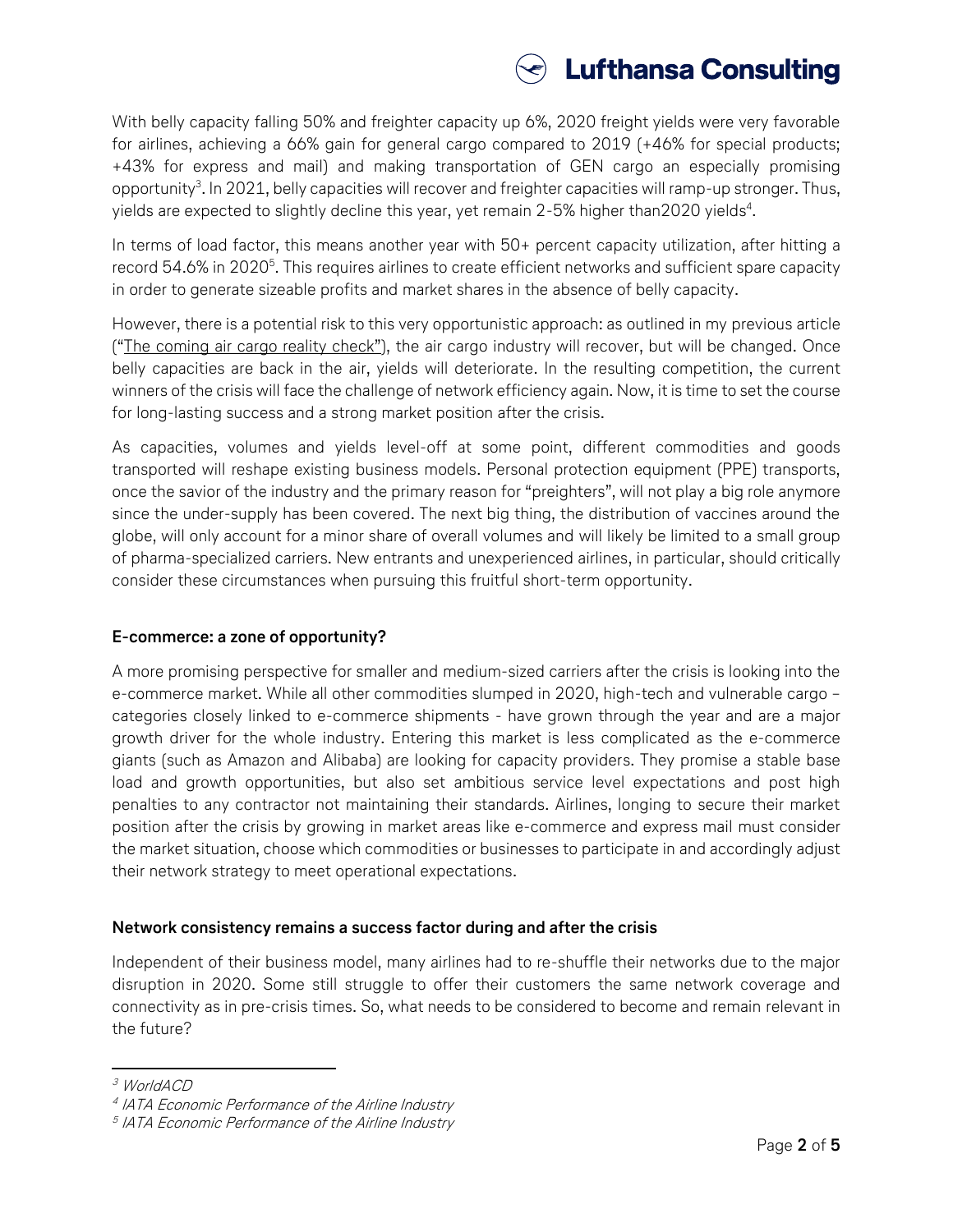

At the peak of the crisis, high-yielding opportunities lured airlines to schedule charter or single-event flights to certain destinations. With the absence of belly capacities, airlines even placed freighters on former belly routes to meet previous commitments. Often, this led to service reductions on former trunk routes and a loss in customer satisfaction. While this might be understandable in the midst of the crisis, this has to be avoided when planning a network strategy for the years ahead. In my recent conversations with freight forwarders, many stated that network consistency and resilience should be an airline's top priority. In fact, airlines offering 2019-levels of capacity also in 2020 were rewarded with yield premiums of 10-20 percentage points above market growth $^6$ .

The same consistency should be targeted further when selecting airports to serve during and after the crisis. Currently, the majority of freight traffic flows between major hubs, which allows for the best utilization of infrastructure and network effects. With slot regulations currently on hold, there are few limitations for new entrants to enter these hubs and for established carriers to increase their frequencies instead of moving freight to remote airports. However, the mid-term recovery of passenger flights and slot constraints will put pressure on airlines. When filing a cargo network strategy, a detailed evaluation becomes necessary whether it makes sense to build up structures at bigger hubs or to move to less congested airports straight away.

Whatever destination strategy is pursued, route profitability will be under pressure again quite soon. Combination carriers<sup>7</sup>, especially, will feel the lack of usually 20-50%<sup>8</sup> less cost intensive belly capacities on their bottom lines. More than ever, route and network profitability will play the decisive role in strategizing the future. Apart from enhancing the cargo network's profitability, it can be useful for combination carriers to consider cargo revenues to a further extent when optimizing their passenger network. It remains to be seen for how long cargo departments will retain the lead when it comes to driving decisions on passenger destinations and fleet types, but cargo's role in that decision will remain important.



Figure 2: Revenue contribution by source (passenger vs. cargo) on a passenger flight

### Source: WorldACD, Lufthansa Consulting analysis

One level deeper, when looking at scheduling, natural connectivity of inbound and outbound flights is no longer given. In particular, combination carriers with large freighters might face a challenge filling their planes once competition steps back into the markets. With fewer belly-cargo feeds, alignment of freighter and passenger schedules needs a reform. The small window between sufficient buffer for

<sup>6</sup> Lufthansa Consulting research

 $7$  Here: airlines operating both cargo and passenger aircraft

<sup>8</sup> Lufthansa Consulting research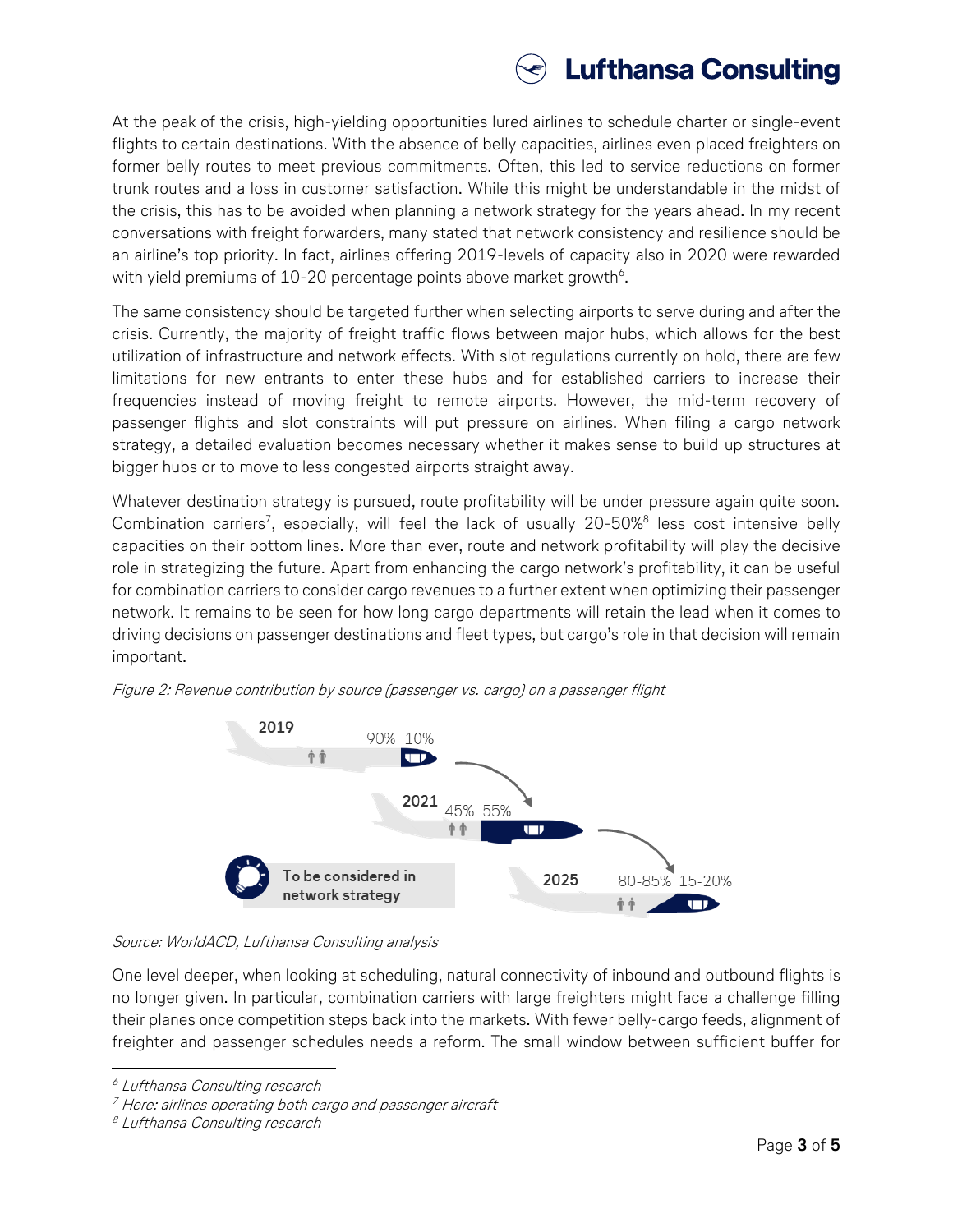

ground ops and unacceptable travel times is under pressure and needs adjustment to remain competitive in the new normal.

Frequency of service is another aspect, the dynamics of which will evolve post-crisis. Over the last year, fewer flights – especially belly capacity – meant that frequency share became a less significant factor that usual for generating market share. As passenger flights recover, they will buy back market share by offering high frequency service at competitive rates. In response, freighter operators may have to increase frequency or step out of the market. Raising frequency requires planning for the necessary fleet well ahead; airlines should avoid putting stress on their fleet and infrastructure capacities for extended periods.

As mentioned earlier, schedule stability and service levels are forwarders' key demands. Flight delays in 2020 decreased by 90% compared to previous years<sup>9</sup>. This makes shipment delays an individual problem and not a system-wide dilemma Again, a careful balancing between short-term opportunities and long-term customer satisfaction is essential for success during and post-COVID.

#### **Reasonable fleet planning assures competitiveness and efficiency**

A mindful approach to fleet strategy should be based on learnings from the crisis as well as overarching long-term trends.





Source: IATA AirportIS, Lufthansa Consulting analysis

During the crisis, additional cargo capacity was largely delivered by the workhorse B737F and B777F aircraft. Large freighters were used on intercontinental trunk routes to fill gaps in belly-capacity. Smaller freighters operated on continental or regional routes, often used for e-commerce brands or within integrator networks. Interestingly, the average stage length of cargo flights increased significantly, indicating a higher willingness by carriers to push their aircraft closer to their limits<sup>10</sup>. Conversations with operators and manufacturers indicate that B737F and B777F will dominate the future because of their multifaceted mission capabilities.

<sup>10</sup> IATA AirportIS